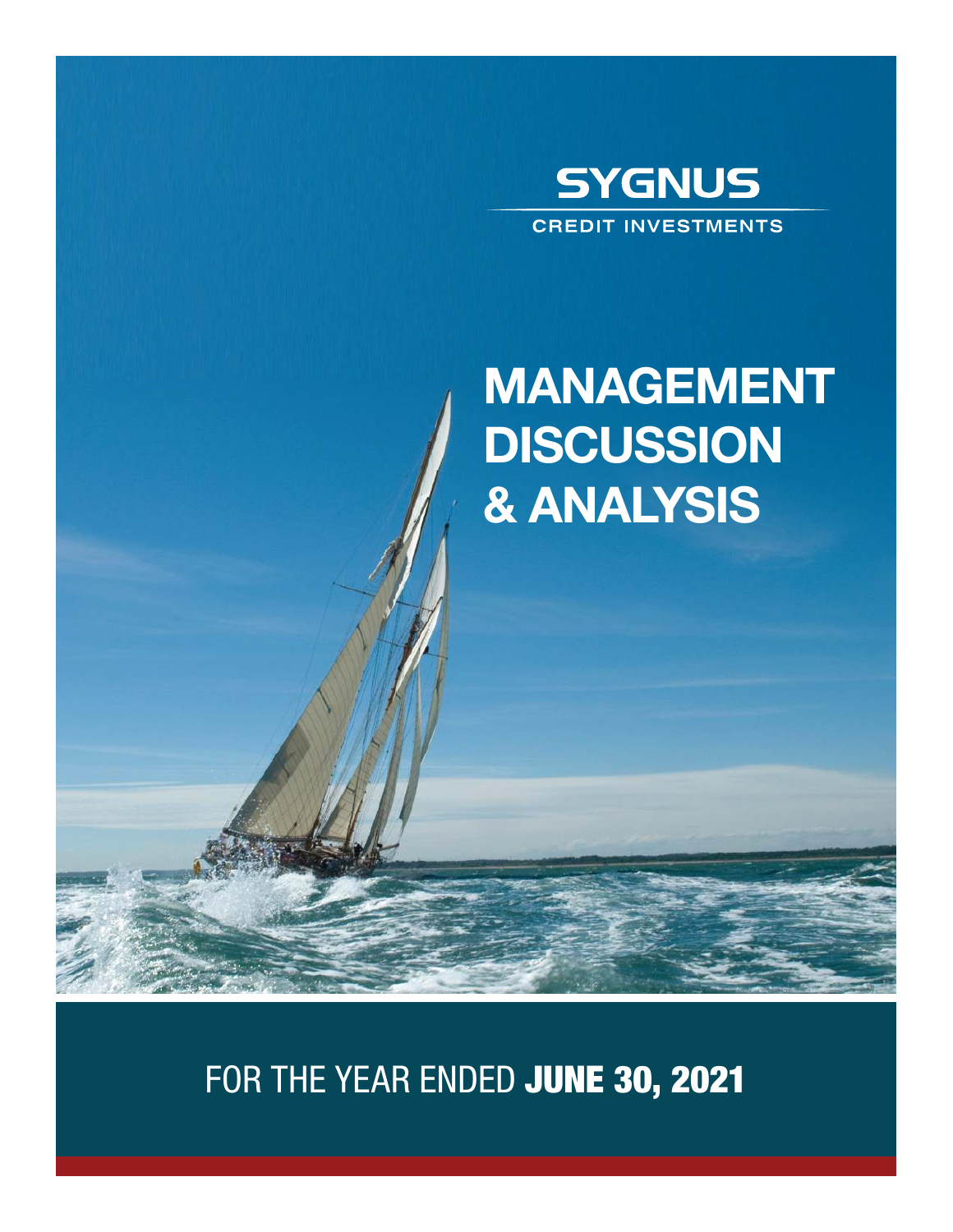## **Castries, St Lucia | Sunday, August 29, 2021**

Sygnus Credit Investments Ltd ("SCI" or 'the Company") is pleased to report on its audited financial results for the year ended June 30, 2021, as outlined in this summary Management Discussion and Analysis (MD&A). This MD&A should be read in conjunction with the audited financial statements for the Year Ended June 30, 2021. The MD&A may contain forward looking statements based on assumptions and predictions of the future, which may be materially different from those projected.

### **SUMMARY MANAGEMENT DISCUSSION AND ANALYSIS**

#### **Results of Operations**

Sygnus Credit Investments Limited reported the highest net profits and earnings per share in its four-year history, along with record core revenues and core earnings, for the financial year ended June 30, 2021 (the "FYE Jun 2021"). In particular, the Company's net profits more than doubled, surpassing a key milestone of US\$5.0 million for the very first time.

The results were driven by new investment origination activity across the Caribbean at attractive yields, continued proactive credit risk management and growth in its private credit investment portfolio to a record US\$82.80 million. The Company remained well ahead of schedule to deliver on its promise made to shareholders at the December 2020 annual general meeting, to scale its private credit business beyond US\$100.00 million and deliver at least US\$8.00 million in core revenues over the next 2 to 3 years. The results were facilitated by a record capital raise of US\$27.1 million in an additional public offering (APO) of 249,887,900 ordinary shares in January 2021. The Board of Directors will consider an interim dividend payment at a meeting to be held on September 10, 2021.

The impact of the global COVID-19 pandemic on Caribbean economies and on middle-market businesses is ongoing, and the trajectory of the regional economic recovery remains uneven and unclear. However, SCI remains well positioned to continue navigating the effects of the pandemic, given a robust balance sheet with very low leverage and nil realized credit losses or charge-offs since inception.

SCI's core revenues, or total investment income, grew by 44.2% or US\$1.99 million to a record US\$6.49 million, for FYE Jun 2021. This compares with US\$4.50 million for the financial year ended June 30, 2020 ("FYE Jun 2020"). Ninety-nine percent of core revenues was comprised of net interest income. The growth of net interest income primarily reflected a record growth in net investment commitments to well managed middle-market Caribbean businesses, to meet their substantial demand for flexible debt capital. This outcome was in keeping with SCI's view that the greatest demand for flexible capital typically occurs during periods of economic crisis, as was discussed in SCI's 2020 annual report and again in its APO prospectus in December 2020. It is also consistent with the growth trends seen in the more developed private credit markets across the globe.

|                                            | <b>FYE Jun 2021</b> | <b>FYE Jun 2020</b> |
|--------------------------------------------|---------------------|---------------------|
| <b>Summary Results of Operations</b>       | <b>USS</b>          | <b>USS</b>          |
| Interest Income                            | 8,221,661           | 5,382,777           |
| <b>Interest Expense</b>                    | (1,797,459)         | (890, 759)          |
| Net Interest Income                        | 6,424,202           | 4,492,018           |
| Participation and Commitment Fees          | 62,786              | 7,000               |
| <b>Total Investment Income</b>             | 6,486,988           | 4,499,018           |
| <b>Total Operating Expenses</b>            | 2,726,931           | 1,469,943           |
| <b>Net Investment Income</b>               | 3,760,057           | 3,029,075           |
| Gain (Loss) on Sale of Investments         | 24,175              | (8, 370)            |
| Fair Value Gain (Loss)                     | 1,416,793           | 74,640              |
| Net Foreign Exchange Gain (Loss)           | (72, 988)           | (1,039,375)         |
| Impairment Allowance on Financial Assets   | (69,710)            | (101, 593)          |
| <b>Profit Before Taxation</b>              | 5,058,327           | 1,954,377           |
| Taxation Credit (Charge)                   | (30, 010)           | 18,416              |
| <b>Profit Attributable to Shareholders</b> | 5,028,317           | 1,972,793           |
| <b>Earnings Per Share</b>                  | 1.11¢               | 0.56¢               |
| Net Investment Income Per Share            | 0.83¢               | 0.87¢               |



SCI's core earnings, or net investment income, grew by 24.1% or US\$731.0 thousand to a record US\$3.76 million for FYE Jun 2021, versus US\$3.03 million for FYE Jun 2020.

Net profit attributable to shareholders grew by 154.9% or US\$3.06 million to a record US\$5.03 million for FYE Jun 2021, eclipsing a key milestone of US\$5.0 million in only 4 years. Net profit was US\$1.97 million in FYE Jun 2020.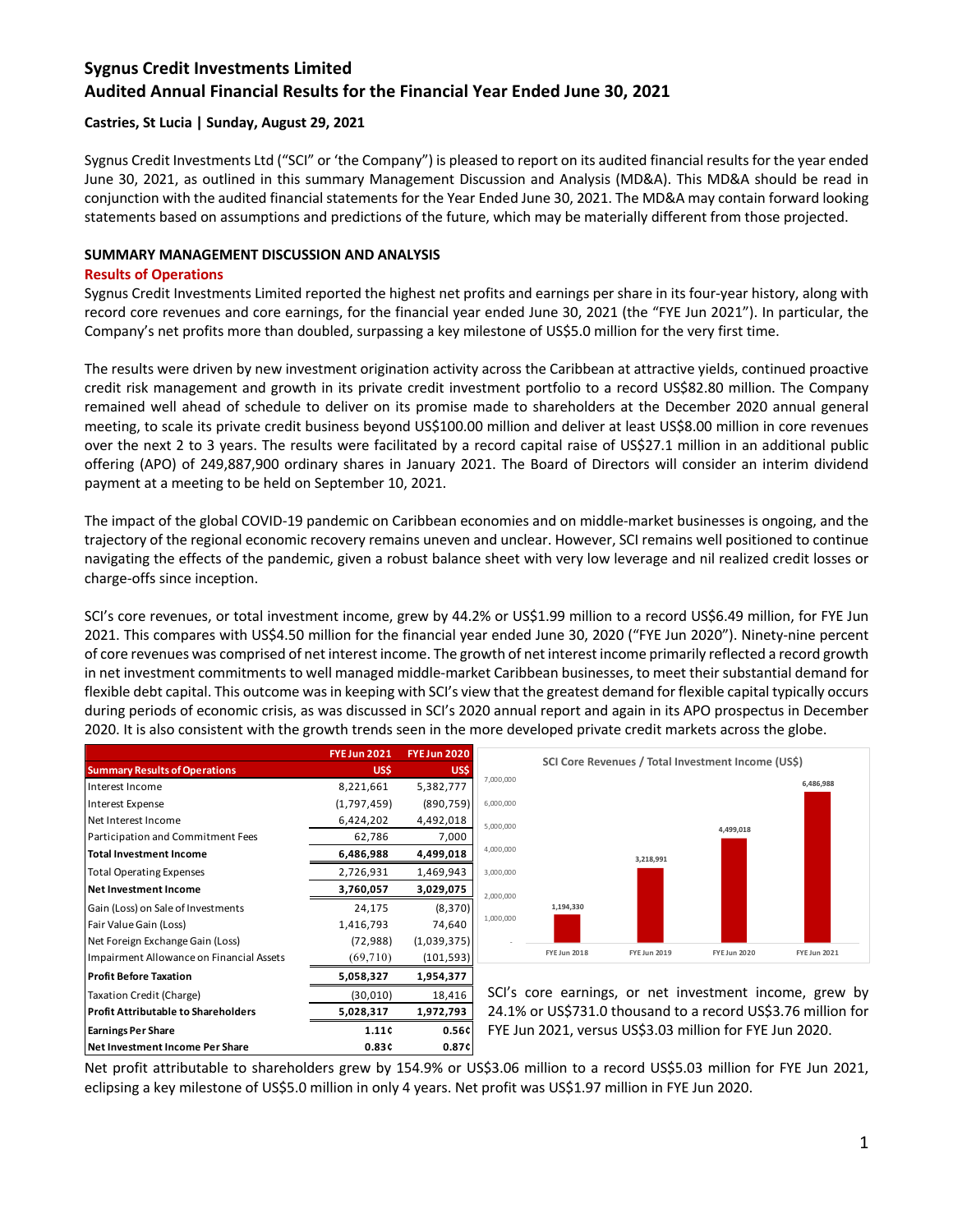Earnings per share (EPS) was a record 1.11 US cents for FYE Jun 2021 vs 0.55 US cents for FYE Jun 2020. Core earnings per share, or net investment income per share (NII) was 0.83 US cents vs 0.87 US cents for the prior year.

## Total Operating Expenses

Total operating expenses increased by US\$1.26 million or 45.5% to US\$2.73 million for FYE Jun 2021 versus US\$1.47 million for FYE Jun 2020. This increase was driven primarily by higher management and corporate services fees related to higher assets under management, first time performance fees and some one-off expenses. Management fees, corporate services fees and performance fees were a combined 76.0% of operating expenses.

Management fees were 53.4% of operating expenses, amounting to US\$1.46 million vs US\$1.00 million for FYE Jun 2020, growing in accordance with a 44.0% growth in assets under management. Management fees are charged at a rate of 1.9% of assets under management.

Corporate services fees were 9.7% of operating expenses, amounting to US\$265.7 thousand vs US\$75.9 thousand for FYE Jun 2020. These fees only began accruing midway through FYE Jun 2020 and were thus substantially lower last year than the amounts reported for FYE Jun 2021, which now represents the normalized run rate.

Performance fees were 12.8% of operating expenses, amounting to US\$349.5 thousand vs nil last year. These fees were driven by SCI's net income as a percentage of the average equity over the last three years exceeding the hurdle rate of 6.0%. The fees are charged as 15% of the difference between the computed net income as a percentage of average 3-year equity and the hurdle rate of 6.0%. No fees were charged in any of the previous financial years.

Excluding management, corporate services and performance fees, operating expenses increased by US\$266.8 thousand, or 68.7% to US\$654.8 thousand vs US\$388.0 thousand for FYE Jun 2020. Thisincrease was primarily driven by higher professional fees, which amounted to US\$207.5 thousand vs US\$35.0 thousand in FYE Jun 2020. The increase in professional fees primarily reflected one-off consultant fees for several different projects. Higher registration fees reflected the listing of the APO shares on the Jamaica Stock Exchange, while higher irrecoverable tax reflected higher usage of taxable repo instruments from APO proceeds, relative to last year.

### Fair Value Gain / Loss

Fair value gains on profit sharing private credit investments rose to a record US\$1.42 million for FYE Jun 2021 vs US\$74.6 thousand for FYE Jun 2020. The increase of US\$1.34 million substantially reflected the addition of two new fair valued private credit investments amounting to US\$8.70 million and accounted for ~85% of the increase in fair value gains. The larger of the two new investments has a guaranteed rate of return that was significantly discounted and accounted for >60.0% of the overall increase in fair value gains. SCI's fair valued private credit investments are structured to capture additional upside returns in addition to the regular interest income.

### Net Foreign Exchange Gain / Loss

Net foreign exchange losses of US\$73.0 thousand for FYE Jun 2021 was lower than the losses of US\$1.04 million for FYE Jun 2020. The higher losses in FYE Jun 2020 primarily reflected one-off conversion of JMD to USD during a volatile foreign exchange market. Movement in foreign exchange gains or losses reflects a combination of SCI's net exposure to Jamaican dollar assets, which results in unrealized gains or losses, as well as realized gains or losses on foreign currency conversion. SCI's net balance sheet exposure to JMD at FYE Jun 2021 was negative 0.5% or negative US\$396,902, vs positive 5.2% or US\$3.17 million at FYE Jun 2021. SCI does not have a foreign currency trading business.

### Change in Impairment Allowance on Financial Assets

SCI continued to experience a nil annual loss rate, with zero realized credit losses or charge-offs on its private credit investment portfolio for a  $16<sup>th</sup>$  consecutive quarter since inception. The change in impairment allowance on financial assets for FYE Jun 2021 was an increase of US\$69.7 thousand vs an increase of US\$101.6 thousand for FYE Jun 2020. The impairment allowance is a non-cash unrealized charge, and reverses if an investment is exited without any realized losses or charge-offs. The smaller increase in impairment allowance for FYE Jun 2021 reflected a combination of successfully exiting some investments from FYE Jun 2020 without any realized losses during FYE 2021 and adding new investments with additional downside protection during FYE Jun 2021.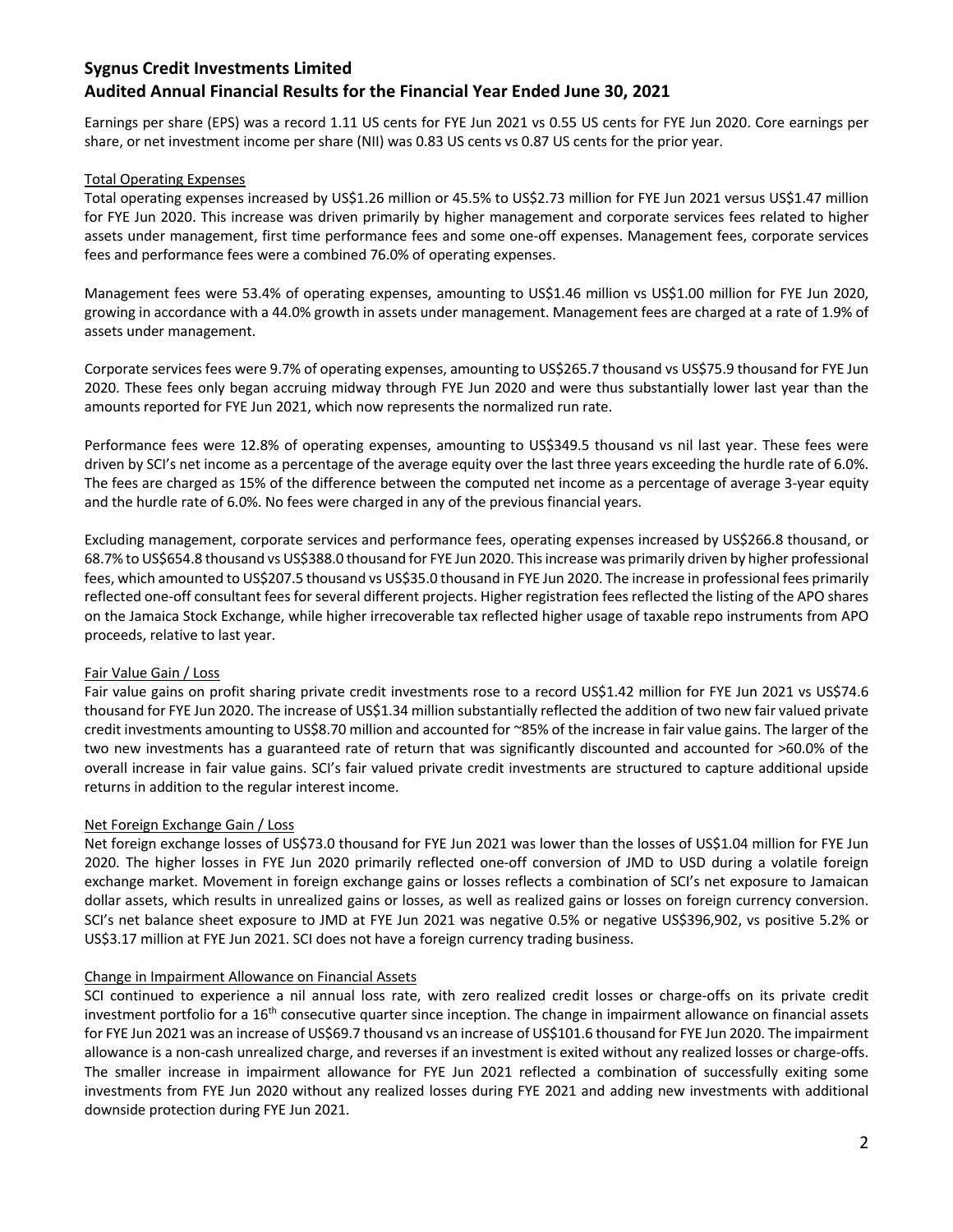SCI's non-performing investment rate (NPI) for FYE Jun 2021 was 2.8% vs 2.7% for FYE Jun 2020. This represented 2 Portfolio company investments vs 1 Portfolio Company investment last year, with 1 new investment added to NPI during Q3 2021. However, this new NPI is expected to be extinguished shortly, as SCI, in partnership with the Portfolio Company, is finalizing the process to successfully exit this investment without crystalizing any credit losses or charge-offs, as the investment will be fully repaid. Both NPI's are fully collateralized.

## Total Revenues and Total Expenses

SCI's total revenues were comprised of core revenues, or total investment income (interest income plus participation and commitment fees), plus the non-core revenue items of fair value gains, net foreign exchange gains and gain on sale of investments. Total revenues were US\$7.93 million for FYE Jun 2021, versus US\$4.57 million for FYE Jun 2020.

Similarly, SCI's total expenses were comprised of core operating expenses, plus the non-core items of net foreign exchange losses, fair value losses, impairment allowance on financial assets and loss on sale of investments. Total expenses were US\$2.87 million for FYE Jun 2021, versus US\$2.62 million for FYE Jun 2020. Non-core revenues and non-core expenses may fluctuate significantly from period to period based on prevailing market conditions.

### Efficiency and Management Expense Ratios

SCI's core activities generated an efficiency ratio of 42.0% for FYE Jun 2021, vs 32.7% for FYE Jun 2020. The efficiency ratio was primarily impacted by the first-time performance fee, which accounted for 5.4% of the 42.0%. The performance fee is computed based on the year-end financial statements but was also included as part of the expenses for the financial year. Thus, adjusting for the performance fee, the adjusted efficiency ratio was 36.6%, well within the 40% target threshold level. This ratio is computed as total operating expenses to total investment income.

Similarly, total operating expenses as a percentage of total assets under management, or the management expense ratio (MER) was 3.1% for FYE Jun 2021 vs 2.4% the prior year. Adjusting for the first-time performance fees, the adjusted MER was 2.7%, as performance fees accounted for 0.4% of the MER. The adjusted MER of 2.7% was well within the target threshold level of 2.85%.

### **Private Credit Investment (PCI) Activity**

SCI had another record year of private credit investment activity across the Caribbean. At the FYE Jun 2021, SCI's investment in Portfolio Companies grew by 54.5% or US\$29.20 million to a record US\$82.8 million, versus US\$53.60 million in FYE Jun 2020. The number of Portfolio Company investments increased to 31 from 25 in the previous year. Portfolio Company investments included finance lease receivables on the balance sheet.

|                                                                | <b>FYE Jun 2021</b> | <b>FYE Jun 2020</b> |
|----------------------------------------------------------------|---------------------|---------------------|
| <b>Summary of Investment Activity</b>                          | <b>US\$</b>         | <b>US\$</b>         |
| Fair Value of Investment in Portfolio Companies                | 82,797,478          | 53,595,750          |
| New Investment Commitments During Period                       | 41,095,316          | 54,725,233          |
| Dry Powder to be Deployed*                                     | 1,029,391           | 5,505,973           |
| Number of Portfolio Company Investments (#)                    | 31                  | 25                  |
| Average Investment per Portfolio Company                       | 2,670,886           | 2,143,830           |
| Weighted Average Term of Portfolio Company Investments (years) | 2.1                 | 2.1                 |
| Weighted Average Fair Value Yield on Portfolio Companies (%)   | 12.7%               | 12.3%               |
| Non Performing Portfolio Company Investments (NPI)**           | 2                   |                     |
| Non-performing Investments Ratio                               | 2.8%                | 2.7%                |
| Loss Rate (realized credit losses; charge-offs)                | Nil                 | Nil                 |
| * Does not include undrawn credit facilities of ~US\$5M        |                     |                     |
| ** Both NPI's are over collateralized                          |                     |                     |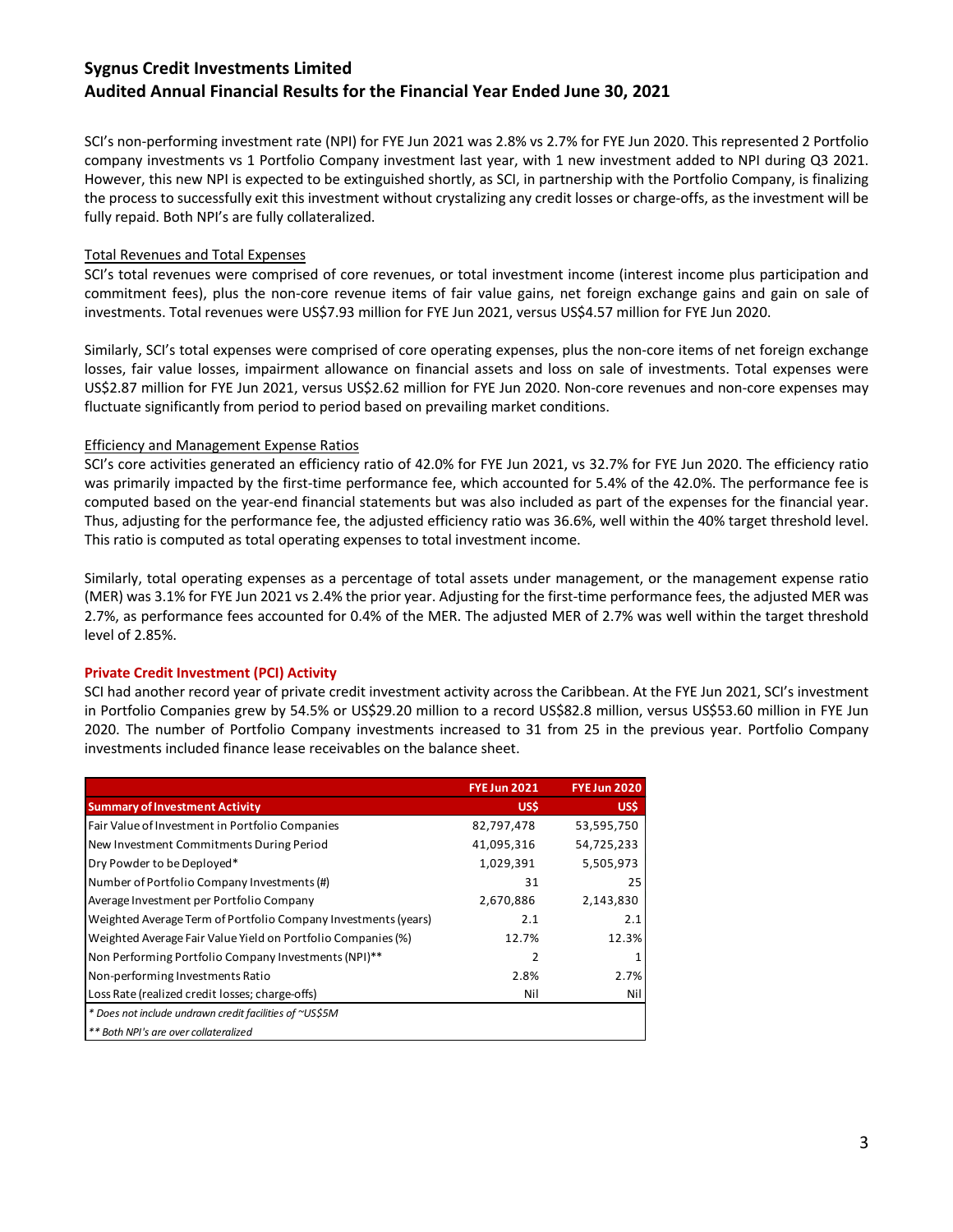## Portfolio Company Investment Commitments

SCI originated and financed new investment commitments valued at US\$41.10 million during FYE Jun 2021 vs US\$54.73 million in FYE Jun 2020, gross of investment exits and amortizations. The relatively lower level of gross investment commitments reflected a more measured approach to deploying capital, given the onset of the COVID-19 pandemic. However, this more measured approach resulted in a record US\$27.62 million growth in net investment commitments, taking into consideration new investment commitments less the value of investment exits. New investment commitments were primarily used by Portfolio Companies for business expansion, acquisition financing and to pursue growth opportunities. Less than a quarter of investment commitments were used for working capital purposes.

Nearly all new investment commitments represented sponsored portfolio company transactions reflecting either repeat business from existing relationships (such as financing for other companies within a group of companies) or new portfolio companies whose majority shareholders have or had a relationship with SCI. In fact, SCI has benefitted significantly from its partnership approach throughout the pandemic with multiple repeat clients, thus substantially reducing its risk exposure by dealing with "familiar" clients or business operations.

## Weighted Average Investment Tenor and Investment Yield

At FYE Jun 2021, the weighted average tenor of Portfolio Company investments remained flat at 2.1 years, while the weighted average fair value yield increased to 12.7% vs 12.3% in FYE Jun 2020. The increase in yield was driven exclusively by investments deployed during the fourth quarter, which had an average yield above 12.0%.

### Allocation by Industry and Country of Incorporation

SCI's Portfolio Companies were diversified across a record 11 major industries at FYE Jun 2021, up from 10 last year. Excluding Dry powder, the top four industry allocations were Financial (21%), Hospitality (16%), Infrastructure (14%) and Manufacturing (14%). Industry allocation remained substantially below the 35% target concentration level but will likely increase as economic recovery within the Caribbean gathers pace.

SCI's regional footprint remained diversified at 7 Caribbean territories at FYE Jun 2021, the same as last year. The Company had its first investment exposure to Montserrat during the financial year, which it successfully exited prior to year-end. Portfolio Companies from Jamaica accounted for the highest allocation of SCI's Portfolio at 50%, followed by St Lucia at 17% and the SSS Islands (Saba, St Martin and St Eustatius) of the Dutch Caribbean at 14%.



## **Summary Liquidity and Capital Resources**

During the third quarter, SCI received US\$25.78 million in net APO proceeds from its record capital raise of US\$27.10 million. Of this amount, US\$12.60 million was used to repay a bridge note and the US dollar portion of revolving credit lines. At the end of FYE Jun 2021, SCI had US\$1.03 million in Dry powder on its balance sheet, and US\$5.0 million representing the undrawn first tranche of a private placement, which was drawn after FYE Jun 2021. The private placement represents a US\$22.0 million equivalent debt capital raise by SCI, of which US\$17.0 million represents subsequent tranches to be raised depending on the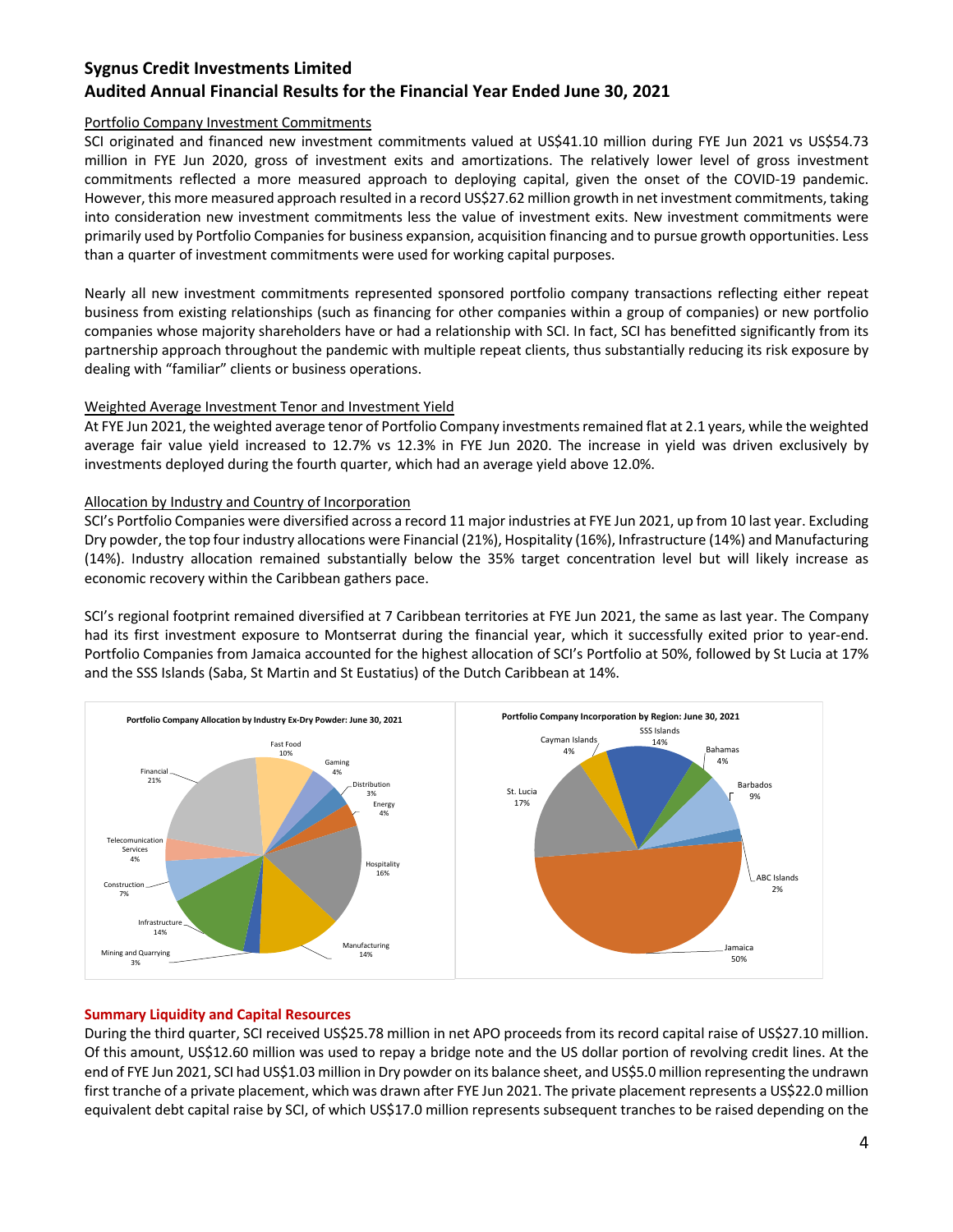Company's required deployment into new investments. Further to the US\$17.0 million tranche, the Company received approval to raise a further US\$22.0 million in debt capital over the next 12 months from its Board of Directors on August 27, 2021. This brings dry powder capacity in the form of additional debt capital to US\$39.0 million, excluding the US\$5.0 million already drawn. Finally, SCI is in discussion with its senior banking partners to access an additional US\$10.0 million in revolving credit lines to further optimize its capital structure and fund the growth of its private credit business.

## **Balance Sheet**

At FYE Jun 2021, SCI had a record US\$87.87 million in total assets, up US\$26.83 million or 44.0% over last year, mainly comprising of a record US\$82.80 million in 31 Portfolio Companies, US\$1.00 million in dry powder, and US\$4.04 million in other assets.

SCI had total liabilities of US\$21.13 million at FYE Jun 2021, down from a high of US\$33.63 million during the second quarter, and US\$23.38 million at FYE Jun 2020. The major components of liabilities were US\$19.15 million in debt comprising US\$14.67 in notes payable and US\$4.48 million in loans and borrowings; and US\$1.17 million in accounts payable and accrued liabilities. SCI's debt peaked at US\$31.91 million during the second quarter of the financial year.

Total shareholders' equity increased to a record US\$66.74 million at the end of FYE Jun 2021, driven by the record net APO capital raise of US\$25.78 million and record retained earnings of US\$5.85 million. Shareholders' equity was US\$37.67 million at the end of FYE Jun 2020.

### **COVID-19 Impact, Proactive Risk Management and Opportunities**

The Caribbean region continues to feel the effects of the global COVID-19 pandemic, with varying degrees of impact on the economies in which SCI's Portfolio Companies operate. While significant progress has been made in vaccination and antibody treatments, with millions of persons from developed and developing countries being vaccinated, the virus has mutated which continues to complicate the path to "normalcy" for the Caribbean in particular. In fact, a so called "third wave" of Covid-19 infections has overtaken many Caribbean territories which may present additional challenges for them to navigate near term. Despite these near-term challenges, the bridge to normalcy appears to be a combination of strong vaccination programs, observation of COVID-19 protocols, and where applicable and available, approved vaccine regiment treatments. This bridge is likely to be built at varying speeds across different Caribbean territories.

While this bridge to normalcy is being constructed, SCI continues to rely on the deep knowledge, experienced team and proven investment philosophy that has been developed by its Investment Manager and has thus far served it well during a period of unprecedented crisis.

SCI remains unwavering in its commitment to achieve three key priorities, namely:

- *proactively managing the risk of its private credit portfolio, that is, minimizing "realized" credit losses and chargeoffs, versus "expected credit losses". The latter will fluctuate based on market conditions, but the former represents permanent loss of shareholder value*. As outlined during the last annual general meeting, SCI's private credit portfolio is primarily invested in sponsored middle-market companies that are more likely to successfully navigate an extended recessionary environment. Deploying capital in this into the right types of businesses is a key part of SCI's proactive risk management. This trend of investing in sponsored portfolio companies continues to accelerate and has created some exciting opportunities for SCI, while providing significant downside protection. We believe that SCI, as the leader in the Caribbean private credit market is particularly well-positioned for this due to the scale of its private credit platform, which is approaching the US\$100 million threshold, its full suite of private credit financing solutions, its deeply experienced team and strong relationships with financial sponsors. SCI's annual loss rate has been nil for 16 consecutive quarters.
- *maintaining a strong balance sheet with a high asset coverage ratio and low leverage*. The asset coverage ratio is a financial metric that measures how well a company, particularly firms in the private credit industry, can repay its debt by selling or liquidating its financial assets. The higher the asset coverage ratio, the more times a company can cover its debt. Therefore, a company with a high asset coverage ratio, all otherthings being constant, has substantially more flexibility and is considered less risky, since in a severely stressed market it can significantly discount its financial assets and sell them to raise cash and pay off debts. SCI's target asset coverage threshold ratio is 1.5x and was 3.72x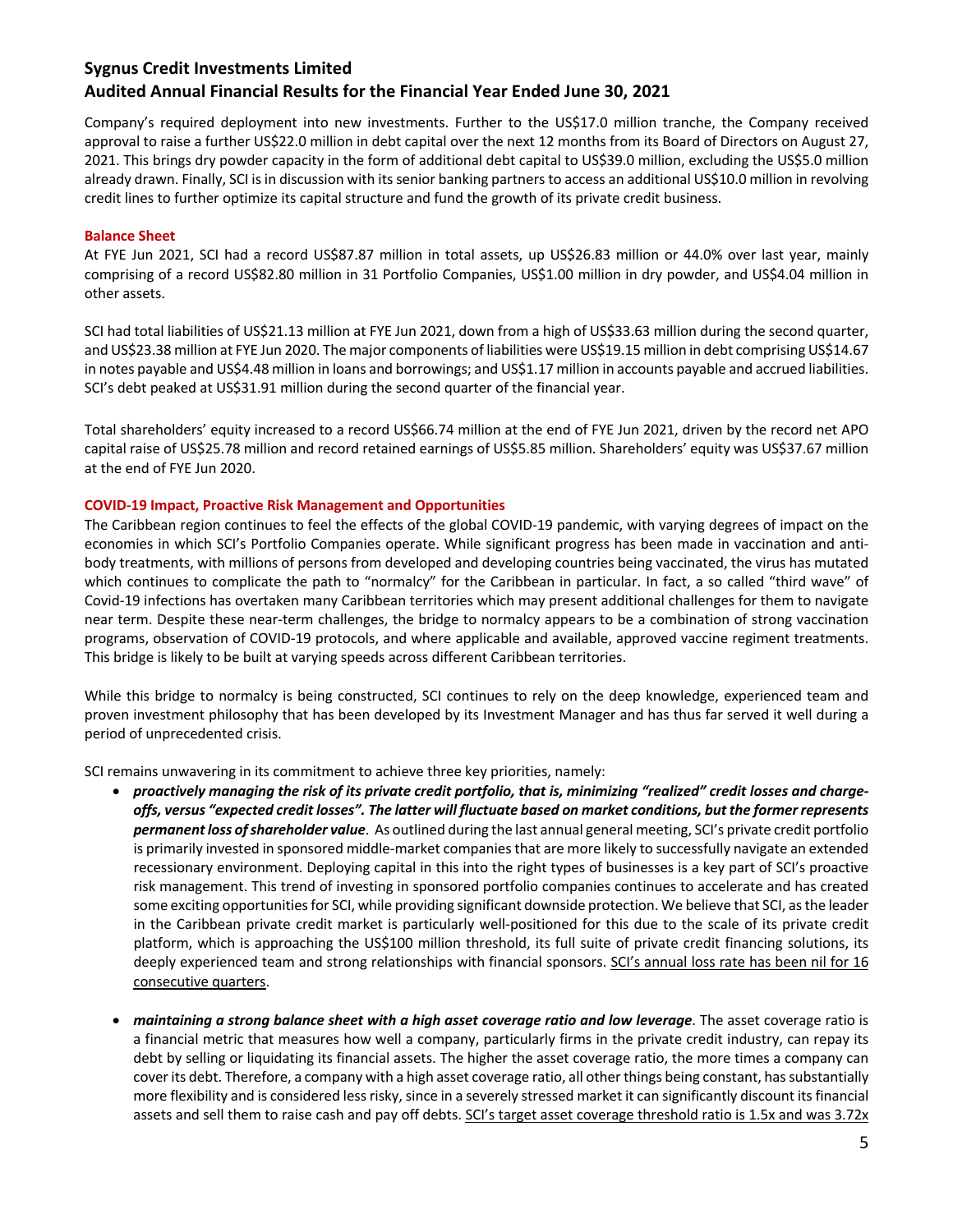at FYE Jun 2021 vs 2.07x at FYE Jun 2020. The threshold of 1.5x is in keeping with global standards. Similarly, for leverage, measured by net debt/equity, a lower leverage ratio, all other things being constant, provides substantially more flexibility and is considered less risky than higher leveraged financial firms. SCI has a target leverage internal threshold ratio of 1.25x with a cap of 2.0x and was <0.30x at FYE Jun 2021 vs <0.60x FYE Jun 2020. The cap of 2.0x is in keeping with global standards and is substantially lower than traditional financial firms with leverage ranging between 5x to 10x globally. Given is primarily funded with permanent capital, the combination of a high asset coverage with low leverage provides the Company with substantial flexibility to navigate an extended recessionary environment and presents less risk for its creditors and shareholders.

• *deepening current partnerships and building new relationships across the Caribbean to widen its regional footprint and grow the business well beyond the duration of the COVID-19 pandemic*. SCI continues to see an unprecedented opportunity to deepen existing relationships and forge new partnerships with industry leading companies by being a differentiated solutions provider. This includes collaborating with a wide cross section of traditional financial firms, to support companies that will survive the current pandemic environment and lead the economic recovery beyond the pandemic. Since inception, more than 50% of SCI's transactions were generated through existing partnerships and relationships.

SCI continues to see significant demand for flexible debt capital from strong well managed middle-market companies across the Caribbean region. The Company has a robust pipeline which is at various stages of execution. Importantly, SCI's growth trajectory sees the firm achieving its stated objective of at least a US\$100 million private credit portfolio generating at least US\$8.0 million in total investment income, substantially faster than the 2-3 year timeline that was communicated to shareholders at the last annual general meeting in December 2020.